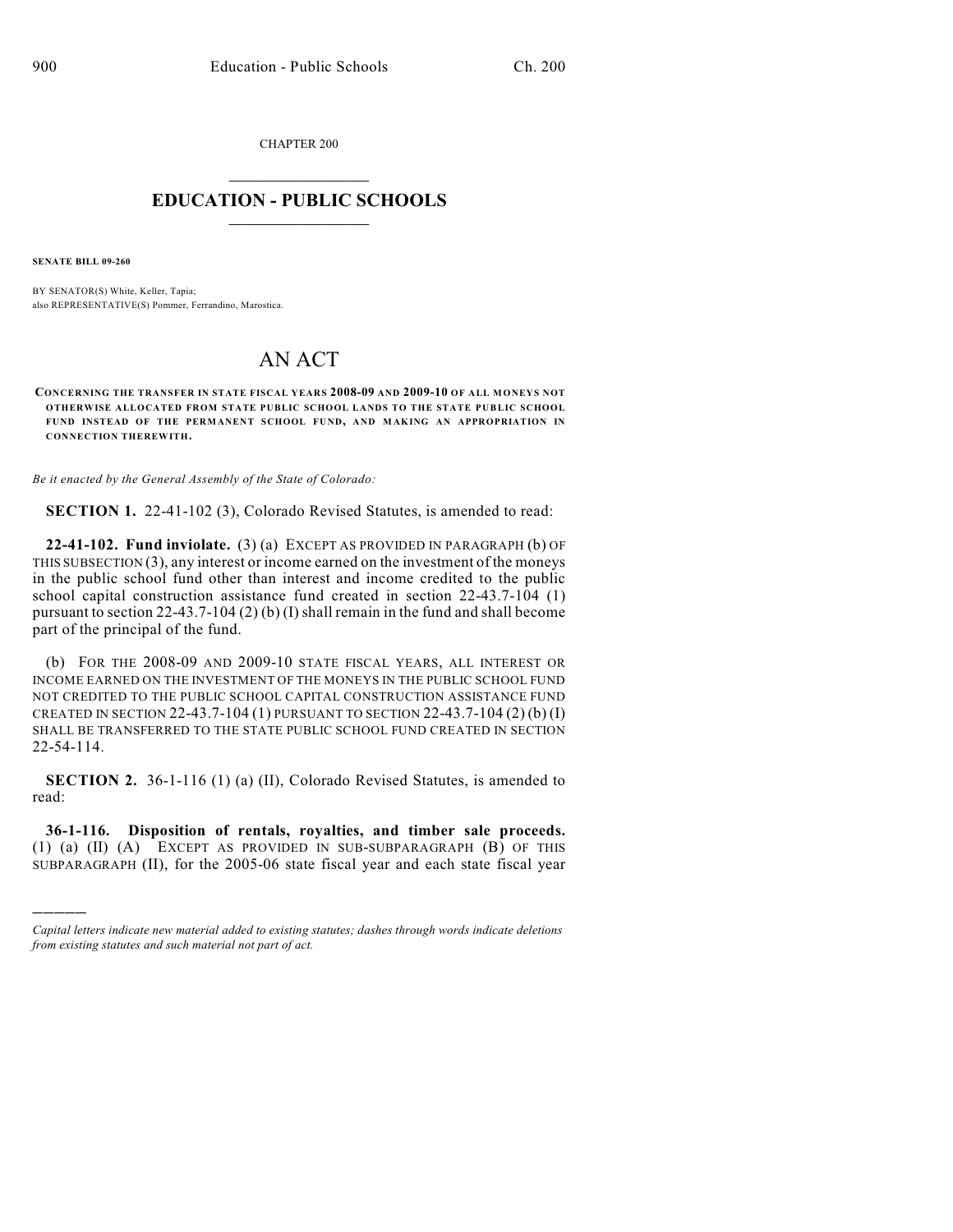thereafter, the first eleven million dollars of proceeds received by the state for the sale of timber on public school lands, rental payments for the use and occupation of the surface of said lands, and rentals or lease payments for sand, gravel, clay, stone, coal, oil, gas, geothermal resources, gold, silver, or other minerals on said lands other than proceeds, rentals, and payments allocated to the state land board trust administration fund pursuant to section 36-1-145 (3) or credited to the public school capital construction assistance fund created in section 22-43.7-104 (1), C.R.S., pursuant to section 22-43.7-104 (2) (b) (I), C.R.S., shall be credited to the public school income fund for distribution as provided by law. Any amount of such proceeds, rentals, and payments received by the state during the fiscal year in excess of eleven million dollars shall be credited to the permanent school fund and shall become part of the principal of the permanent school fund.

(B) FOR THE 2008-09 AND 2009-10 STATE FISCAL YEARS, ALL PROCEEDS RECEIVED BY THE STATE FOR THE SALE OF TIMBER ON PUBLIC SCHOOL LANDS, RENTAL PAYMENTS FOR THE USE AND OCCUPATION OF THE SURFACE OF SAID LANDS, AND RENTALS OR LEASE PAYMENTS FOR SAND, GRAVEL, CLAY, STONE, COAL, OIL, GAS, GEOTHERMAL RESOURCES, GOLD, SILVER, OR OTHER MINERALS ON SAID LANDS OTHER THAN PROCEEDS, RENTALS, AND PAYMENTS ALLOCATED TO THE STATE LAND BOARD TRUST ADMINISTRATION FUND PURSUANT TO SECTION 36-1-145 (3) OR CREDITED TO THE PUBLIC SCHOOL CAPITAL CONSTRUCTION ASSISTANCE FUND CREATED IN SECTION 22-43.7-104 (1), C.R.S., PURSUANT TO SECTION 22-43.7-104 (2) (b) (I), C.R.S., SHALL BE TRANSFERRED TO THE STATE PUBLIC SCHOOL FUND CREATED IN SECTION 22-54-114, C.R.S.

**SECTION 3.** 36-1-116 (1) (b) (I), Colorado Revised Statutes, is amended, and the said 36-1-116 (1) is further amended BY THE ADDITION OF A NEW PARAGRAPH, to read:

**36-1-116. Disposition of rentals, royalties, and timber sale proceeds.** (1) (b) (I) Except for royalties and other payments allocated to the state land board trust administration fund pursuant to section 36-1-145 (3) or credited to the public school capital construction assistance fund created in section 22-43.7-104 (1), C.R.S., pursuant to section 22-43.7-104 (2) (b) (I), C.R.S., and except as provided in subparagraph (II) of this paragraph (b), AND EXCEPT AS PROVIDED IN PARAGRAPH (c) OF THIS SUBSECTION (1), royalties and other payments for the depletion or extraction of a natural resource on said lands shall be credited to the permanent school fund.

(c) FOR THE 2008-09 AND 2009-10 STATE FISCAL YEARS, ROYALTIES AND OTHER PAYMENTS FOR THE DEPLETION OR EXTRACTION OF A NATURAL RESOURCE ON PUBLIC SCHOOL LANDS NOT ALLOCATED TO THE STATE LAND BOARD TRUST ADMINISTRATION FUND PURSUANT TO SECTION 36-1-145 (3), NOT CREDITED TO THE PUBLIC SCHOOL CAPITAL CONSTRUCTION ASSISTANCE FUND CREATED IN SECTION 22-43.7-104 (1),C.R.S., PURSUANT TO SECTION 22-43.7-104 (2) (b)(I),C.R.S., AND NOT CREDITED AS SPECIFIED IN SUBPARAGRAPH (II) OF PARAGRAPH (b) OF THIS SUBSECTION (1) SHALL BE TRANSFERRED TO THE STATE PUBLIC SCHOOL FUND CREATED IN SECTION 22-54-114, C.R.S.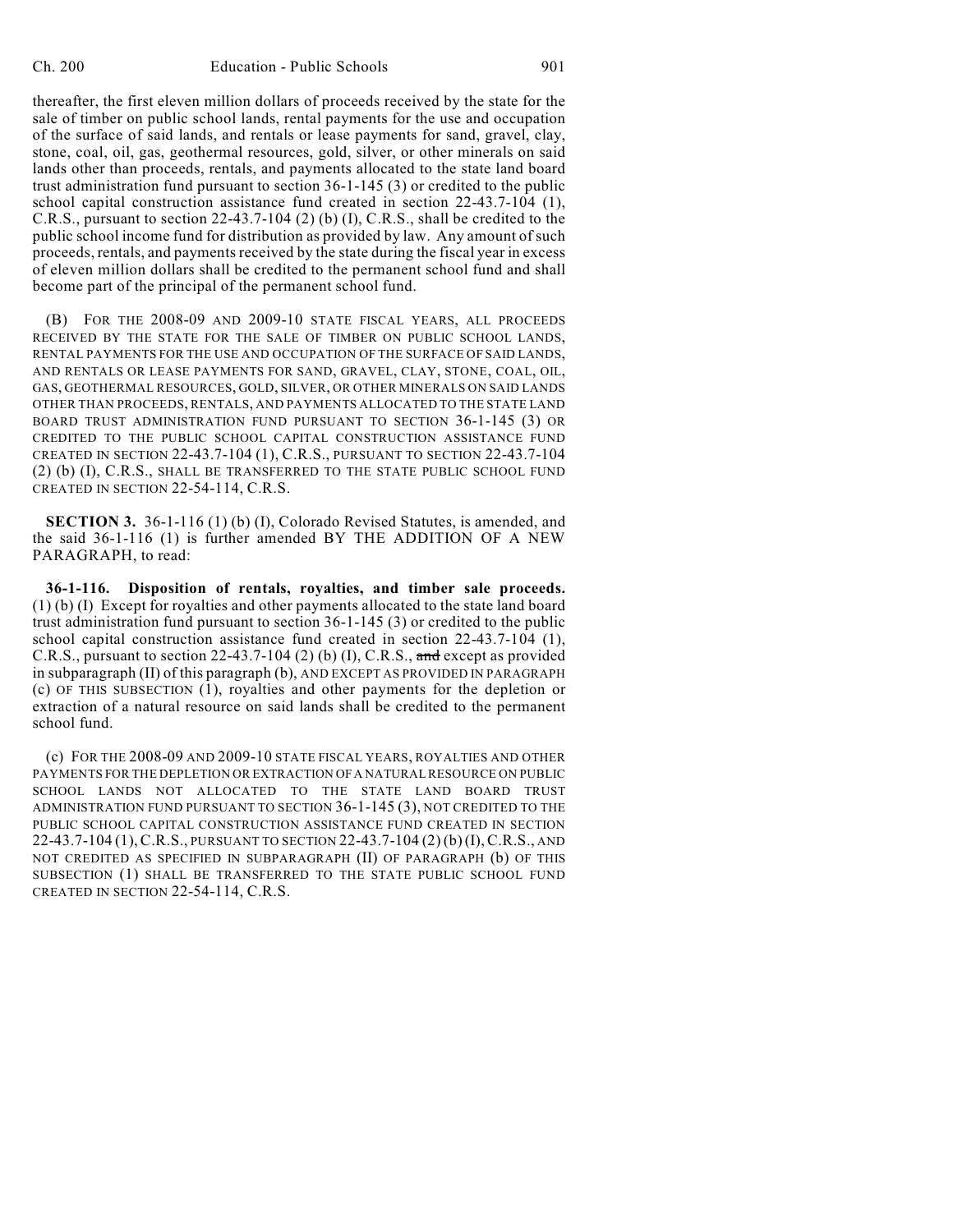## Ch. 200 Education - Public Schools 902

|                                      |       |                               | APPROPRIATION FROM            |                             |                                       |                                |  |  |
|--------------------------------------|-------|-------------------------------|-------------------------------|-----------------------------|---------------------------------------|--------------------------------|--|--|
| <b>ITEM &amp;</b><br><b>SUBTOTAL</b> | TOTAL | <b>GENERAL</b><br><b>FUND</b> | <b>GENERAL</b><br><b>FUND</b> | <b>CASH</b><br><b>FUNDS</b> | <b>REAPPROPRIATED</b><br><b>FUNDS</b> | <b>FEDERAL</b><br><b>FUNDS</b> |  |  |
|                                      |       |                               | <b>EXEMPT</b>                 |                             |                                       |                                |  |  |
|                                      |       |                               |                               |                             |                                       |                                |  |  |

**SECTION 4.** Part III (2) (A) of section 2 of chapter 474, Session Laws of Colorado 2008, as amended by section 1 of Senate Bill 09-185 and section 5 of Senate Bill 09-215, is amended to read:

Section 2. **Appropriation.**

## **PART III DEPARTMENT OF EDUCATION**

| (2) ASSISTANCE TO PUBLIC SCHOOLS<br>(A) Public School Finance |                                   |               |                            |                          |                           |
|---------------------------------------------------------------|-----------------------------------|---------------|----------------------------|--------------------------|---------------------------|
| Administration                                                | 1,145,439                         |               |                            |                          | 1,145,439<br>$(13.0$ FTE) |
| State Share of Districts'                                     |                                   |               |                            |                          |                           |
| Total Program Funding <sup>6</sup>                            | 3,344,126,475<br>3, 345, 271, 914 | 2,541,074,211 | $369,000,000$ <sup>a</sup> | 434,052,264 <sup>b</sup> |                           |

<sup>a</sup> This amount shall be from the General Fund Exempt Account created in Section 24-77-103.6 (2), C.R.S.

<sup>b</sup> Of this amount, \$328,533,581 \$303,933,581 shall be from the State Education Fund created in Section 17 (4) (a) of Article IX of the State Constitution, and \$105,518,683 \$130,118,683 shall be from the State Public School Fund created in Section 22-54-114 (1), C.R.S. Pursuant to Section 17 (3) of Article IX of the Colorado Constitution, appropriations from the State Education Fund are not subject to the limitation on fiscal year spending set forth in Section 20 of Article X of the Colorado Constitution. Of the amount appropriated from the State Public School Fund, \$73,940,900 is estimated to be from federal mineral leasing revenues transferred to the State Public School Fund pursuant to Section 22-54-114 (1), C.R.S.; \$24,600,000 IS ESTIMATED TO BE FROM STATE PUBLIC SCHOOL LANDS MONEYS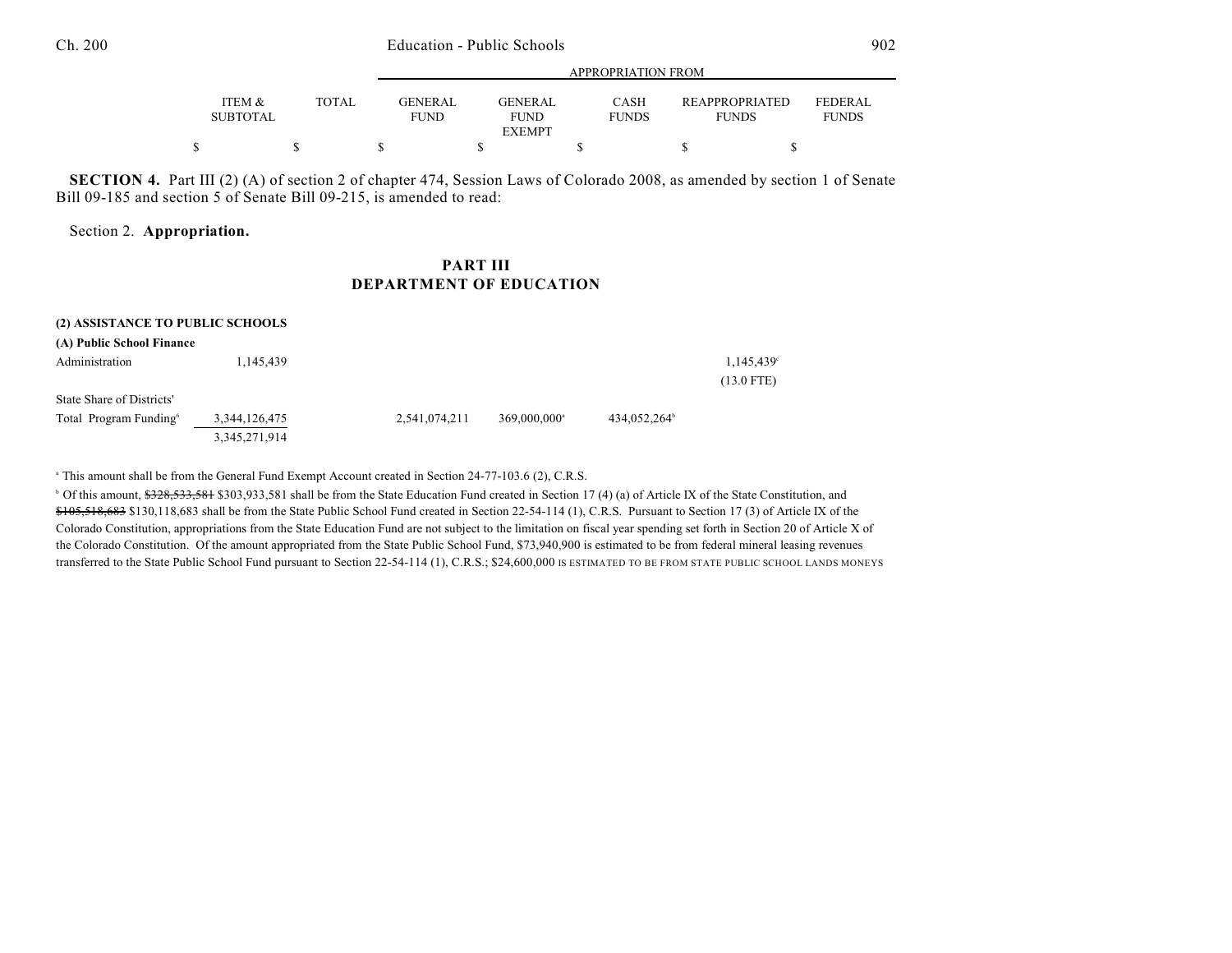TRANSFERRED PURSUANT TO S.B. 09-260; \$19,000,000 is estimated to be from interest earned on moneys in the Public School Fund and transferred to the State Public School Fund pursuant to Sections 22-41-106 and 22-54-114 (1), C.R.S.; \$9,491,876 shall be from rental income earned on public school lands that is credited to the Public School Income Fund pursuant to Section 36-1-116 (1) (a), C.R.S., and transferred to the State Public School Fund pursuant to Section 22-54-114 (1), C.R.S.; \$3,000,000 is estimated to be from audit recoveries credited to the State Public School Fund pursuant to Section 22-54-114 (4), C.R.S., and \$85,907 is estimated to be from reserves in the State Public School Fund.

This amount shall be from the Assistance to Public Schools, Public School Finance, State Share of Districts' Total Program Funding line item. <sup>c</sup>

Ch. 200 Education - Public Schools 903